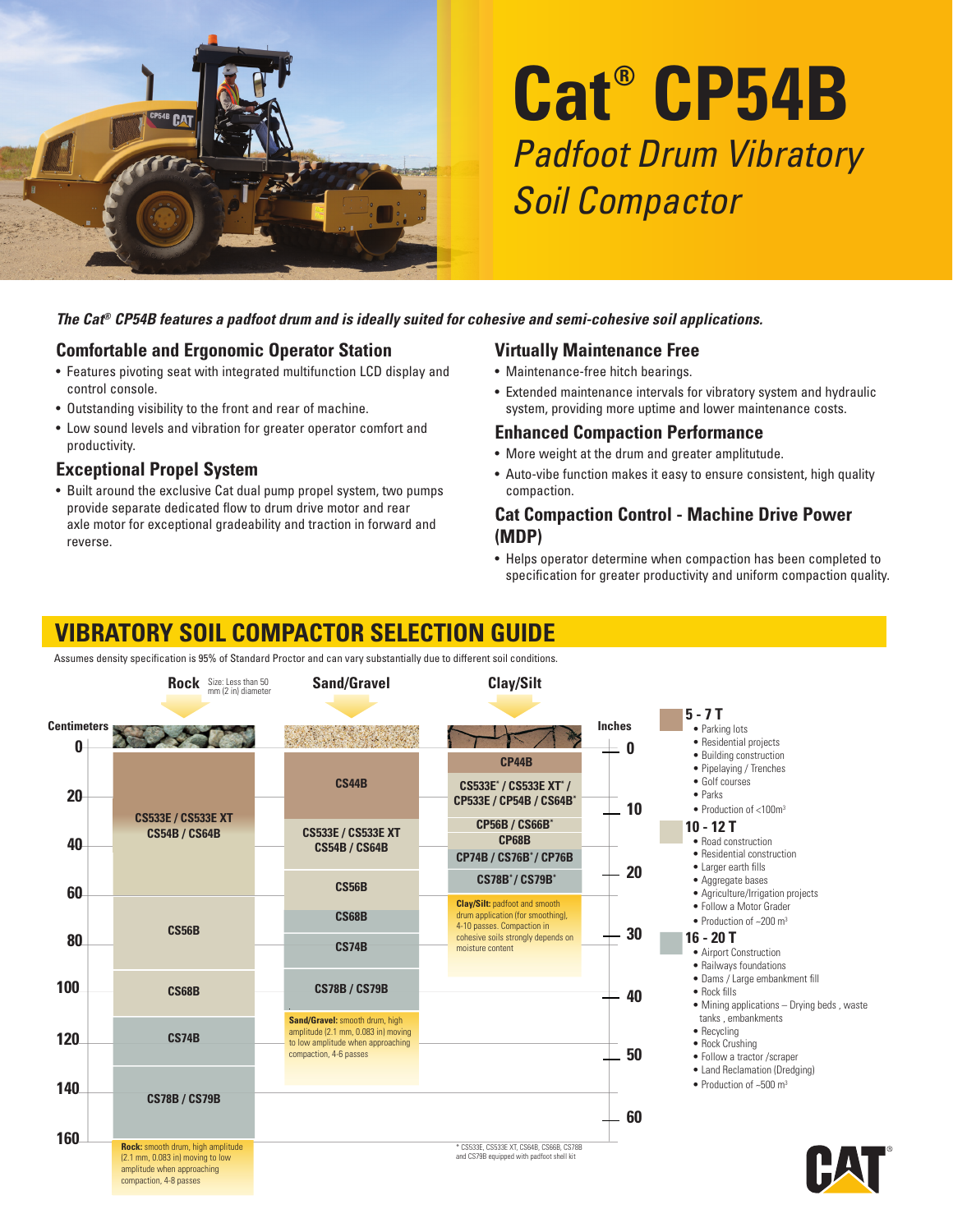### **Technical Specifications**

| <b>Engine - Power Train</b>             |                                       |                         |  |
|-----------------------------------------|---------------------------------------|-------------------------|--|
| <b>Engine Model</b>                     | Cat C4.4                              |                         |  |
| <b>Global Emissions</b>                 | US EPA Tier 3<br><b>EU Stage IIIA</b> |                         |  |
| Gross Power ISO 14396                   | 96.5 kW                               | 129.4 hp                |  |
| <b>Displacement</b>                     | 4.4L                                  | $268.5$ in <sup>3</sup> |  |
| Stroke                                  | $127 \text{ mm}$                      | 5 <sub>in</sub>         |  |
| <b>Bore</b>                             | $105 \text{ mm}$                      | 4.1 in                  |  |
| Max. Travel Speed (Forward or Reverse)  | 11.2 km/h                             | 7 mph                   |  |
| Theoretical Gradeability, no vibration* | 54%                                   |                         |  |

#### **Vibratory System Specifications**

| Frequency                              |               |  |  |  |
|----------------------------------------|---------------|--|--|--|
| 30.5 Hz                                | $1830$ vpm    |  |  |  |
| 27.7 Hz                                | 1664 vpm      |  |  |  |
| 23.3-30.5 Hz                           | 1400-1830 vpm |  |  |  |
| Nominal Amplitude @ 30.5 Hz (1830 vpm) |               |  |  |  |
| $1.9 \text{ mm}$                       | $0.075$ in    |  |  |  |
| $0.88$ mm                              | $0.035$ in    |  |  |  |
| Centrifugal Force @ 30.5 Hz (1830 vpm) |               |  |  |  |
| 266 kN                                 | 59,800 lb     |  |  |  |
| 133 kN                                 | 29,900 lb     |  |  |  |
|                                        |               |  |  |  |

| <b>Weights</b>                       |           |           |  |
|--------------------------------------|-----------|-----------|--|
| Operating Weight w/ open platform    | 10 545 kg | 23,248 lb |  |
| Operating Weight w/ steel sun canopy | 10 645 kg | 23,468 lb |  |
| Operating Weight w/ ROPS/FOPS canopy | 10 820 kg | 23,854 lb |  |
| Operating Weight w/ ROPS/FOPS cab    | 11 135 kg | 24,539 lb |  |
| Weight at Drum w/ open platform      | 6170 kg   | 13,603 lb |  |
| Weight at Drum w/steel sun canopy    | 6200 kg   | 13,669 lb |  |
| Weight at Drum w/ ROPS/FOPS canopy   | 6260 kg   | 13,801 lb |  |
| Weight at Drum w/ ROPS/FOPS cab      | 6395 kg   | 14,092 lb |  |

| <b>Service Refill Capacities</b>               |                 |            |  |
|------------------------------------------------|-----------------|------------|--|
| Fuel Tank, total capacity                      | 242 L           | 64 gal     |  |
| <b>Cooling System</b>                          | 25.4L           | $6.7$ gal  |  |
| Engine Oil w/ Filter                           | 8.5L            | $2.2$ gal  |  |
| <b>Eccentric Weight Housings</b><br>(Combined) | 26L             | $6.9$ gal  |  |
| Axle and Final Drives                          | 18 L            | $4.8$ gal  |  |
| <b>Hydraulic Tank (service refill)</b>         | 50 <sub>1</sub> | $13.2$ gal |  |

\* Actual gradeability may vary based on site conditions and machine configuration. Refer to the Operation and Maintenance Manual for more information.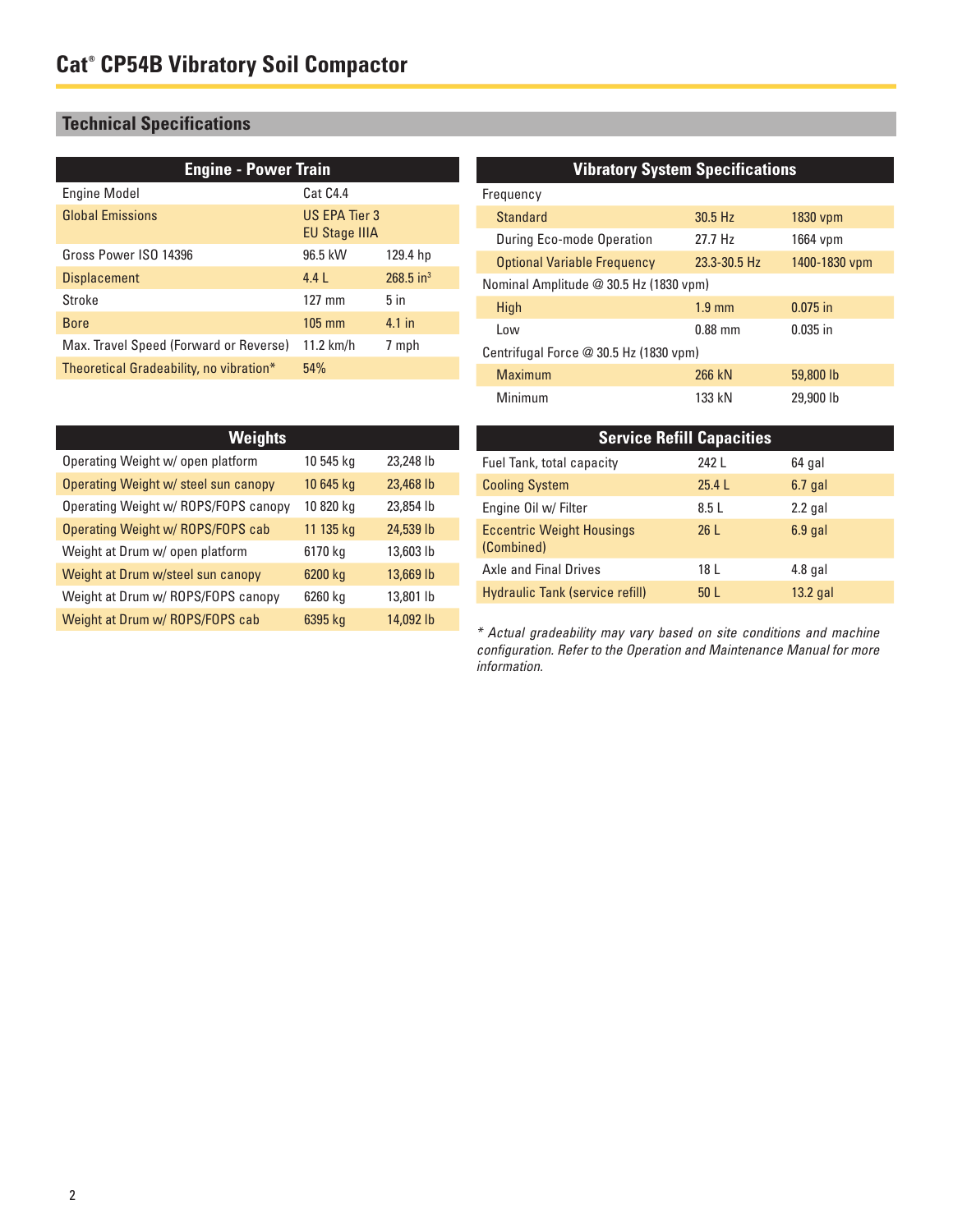

| <b>Dimensions</b> |                                      |                   |            |
|-------------------|--------------------------------------|-------------------|------------|
| 1                 | Overall Length                       | 5.85 m            | $19.21$ ft |
| $\mathfrak{p}$    | <b>Overall Width</b>                 | $2.30 \text{ m}$  | $7.53$ ft  |
| 3                 | Drum Width                           | 2134 mm           | 84 in      |
| 4                 | <b>Drum Shell Thickness</b>          | $25 \text{ mm}$   | $1$ in     |
| 5                 | Drum Diameter (oval pads)            | 1549 mm           | $60.9$ in  |
|                   | Drum Diameter (optional square pads) | 1493 mm           | 58.7 in    |
| 6                 | Maximum Overall Height               | $3.11 \text{ m}$  | $10.2$ ft  |
| $\overline{7}$    | <b>Wheelbase</b>                     | 2.9 <sub>m</sub>  | $9.5$ ft   |
| 8                 | <b>Ground Clearance</b>              | 450 mm            | 17.7 in    |
| 9                 | <b>Curb Clearance</b>                | 551 mm            | $21.7$ in  |
|                   | Inside Turning Radius                | 3.68 <sub>m</sub> | 12.07 $ft$ |
|                   | <b>Hitch Articulaton Angle</b>       | $34^\circ$        |            |
|                   | <b>Hitch Oscillation Angle</b>       | $15^{\circ}$      |            |

| <b>Padfoot Specifications</b>       |                                 |                     |  |
|-------------------------------------|---------------------------------|---------------------|--|
| Number of Pads                      | 140                             |                     |  |
| Pad Height, oval pads               | $127 \text{ mm}$                | 5 <sub>in</sub>     |  |
| Pad Face Area, oval pads            | 74.4 $cm2$ 11.5 in <sup>2</sup> |                     |  |
| Pad Height, optional square pads    | $100 \text{ mm}$                | 3.9 <sub>in</sub>   |  |
| Pad Face Area, optional square pads | 123 $cm2$                       | 191 in <sup>2</sup> |  |
| <b>Number of Chevrons</b>           | 14                              |                     |  |